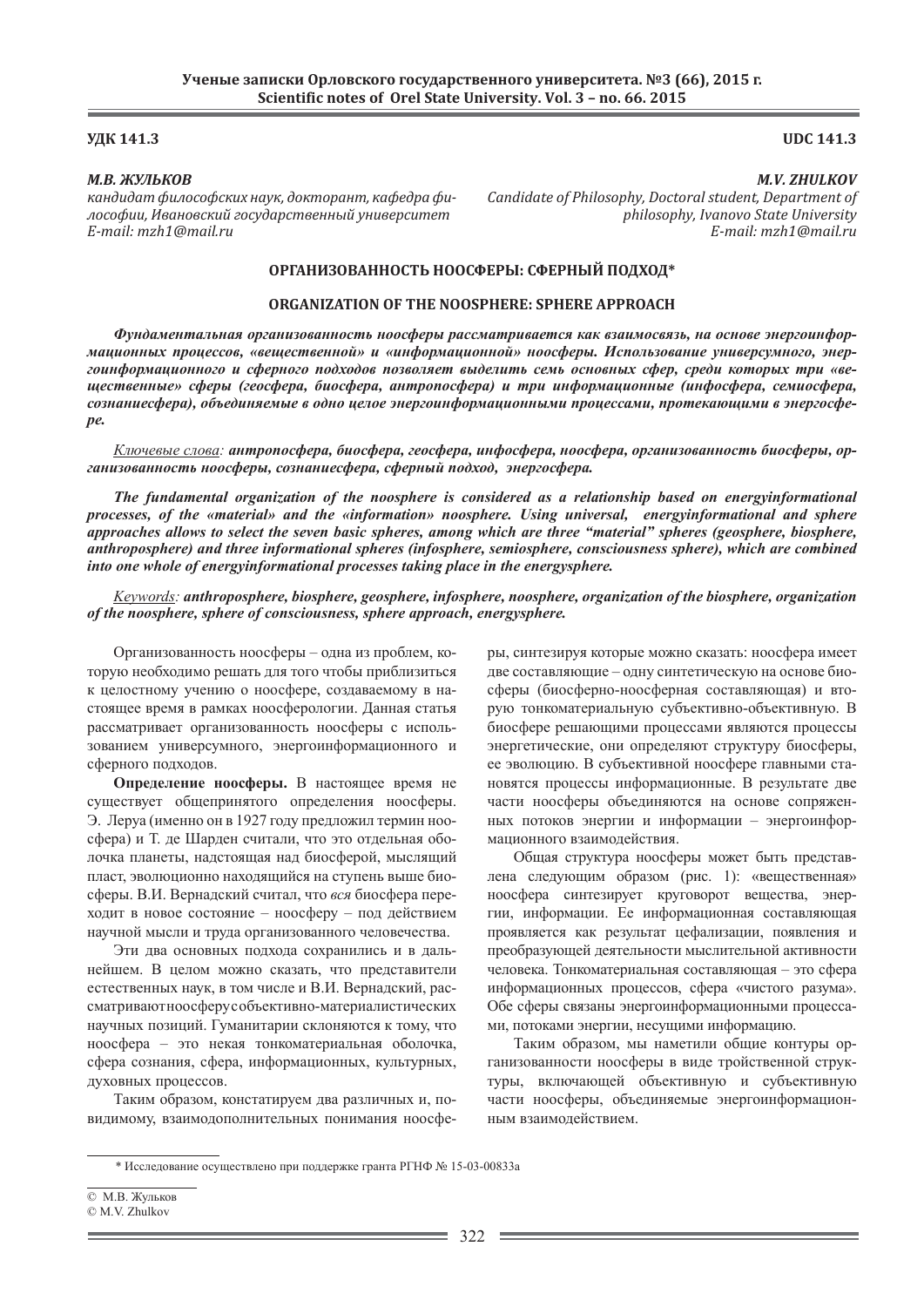

Рис. 1. Общая структура ноосферы.

Организованность биосферы. Чтобы развить намеченную выше концепцию, необходимо обратиться к организованности биосферы.

Термин «организованность биосферы» использовал В.И. Вернадский, который много работал над этой проблемой. Ученый считал организованность закономерно выражаемой функцией биосферы [7, с. 15]. «Организованность не есть механизм» [там же], непрерывное становление – ее отличие от механизма. Между косной частью биосферы и ее живым веществом идет постоянный материально-энергетический обмен, «материально выражающийся в движении атомов, вызванном живым веществом» [там же]. Этот биогенный ток атомов стремится к устойчивому равновесию и в значительной степени создает биосферу. Биогенный ток атомов является планетным и космическим явлением, так как определяется космической, прежде всего солнечной, энергией. Энергия Солнца поддерживает «динамическое равновесие, организованность: «биосфера – живое вещество» [там же, с. 16]. Далее В.И. Вернадский дает определение: «Организованность биосферы - организованность живого вещества – должна рассматриваться как равновесия, подвижные, все время колеблющиеся в историческом и геологическом времени вокруг точно выражаемого среднего» [там же]. Организованность биосферы, таким образом, определяется в основном энергетическими процессами между живым и косным веществом биосферы, основным источником энергии является энергия Солнца.

В дальнейшем проблемы организованности биосферы разрабатывались советскими и российскими учеными – М.М. Камшиловым, Э.И. Колчинским, Ф.Я. Шипуновым и др.

Ф.Я. Шипунов отмечает, что биосфера относится к парагенетическим оболочкам планеты, то есть к области совместной взаимосвязанной эволюции нескольких оболочек. Организованность биосферы является частью системы планетной и космической организованности [26, с. 19]. Система планеты есть единство

космических и планетарных факторов [там же, с. 221], жизнеобеспечение системы включает целый ряд экранов, поглощающих космические излучения и защищающих развивающуюся жизнь. К таким защитным механизмам относится магнитное поле, ионосфера, озоновый экран, атмосфера, в результате поверхности планеты достигает всего несколько октав (из нескольких десятков или сотен) космической энергии, которая затем используется и преобразовывается биосферой. Космос влияет не только на системы планеты и биосферы, но и на их функционирование. Так, Ю.М. Малиновский отмечает, что геологические циклы определяются космическими циклами движения Солнечной системы вокруг ядра Галактики [18].

Структурная организованность биосферы рассматривается как взаимодействие трех основных оболочек: литосферы, гидросферы, тропосферы с живым веществом  $[26, c. 31]$ .

Большой интерес представляет рассмотрение Ф.Я. Шипуновым нескольких уровней организованности биосферы: физического, термодинамического, химического, биологического, энергетического, планетного в каждой из оболочек. Энергетический уровень организованности уникален тем, что соединяет и синтезирует различные уровни и структуры (сферы) биосферы в связное целое. Планетный уровень определяется циркуляцией энергии и вещества в биосфере под действием биогеохимической функции живого вещества. Наряду с данными уровнями, Ф.Я. Шипунов выделяет в биосфере подсистемы второго и третьего порядков. В результате получается целостная и вместе с тем дифференцированная картина системы биосферы, обладающая структурой и характеристиками целостности на различных уровнях и подсистемах.

Отметим, что данные построения, при всем их фундаментальном значении, обладают одним недостатком – они не учитывают информационные взаимодействия в живом веществе и живого вещества с косным. В настоящее время изучение этих процессов идет по нескольким направлениям: через генетику, молекулярную биологию, синтетическую теорию эволюции, в которой учение о генах (носителях биологической информации) играет большую роль; через формирование биоэнергоинформационной картины мира; изучение энергоинформационного взаимодействия в неживой природе, под последним понимается изучение энергоинформационного каркаса планеты и ее поверхности. Поскольку эти исследования делают упор на информационном взаимодействии, то они смыкаются с изучением организованности ноосферы.

Организованность ноосферы: общие черты. Человек является главным активным преобразователем биосферы в ноосферу, следовательно, ноосфера может быть рассмотрена как система «человек плюс биосфера».

Человек выделился в биосфере в самостоятельное царство природы несколько миллионов лет назад (по В.И. Вернадскому - 18-20 млн. лет назад), и его зна-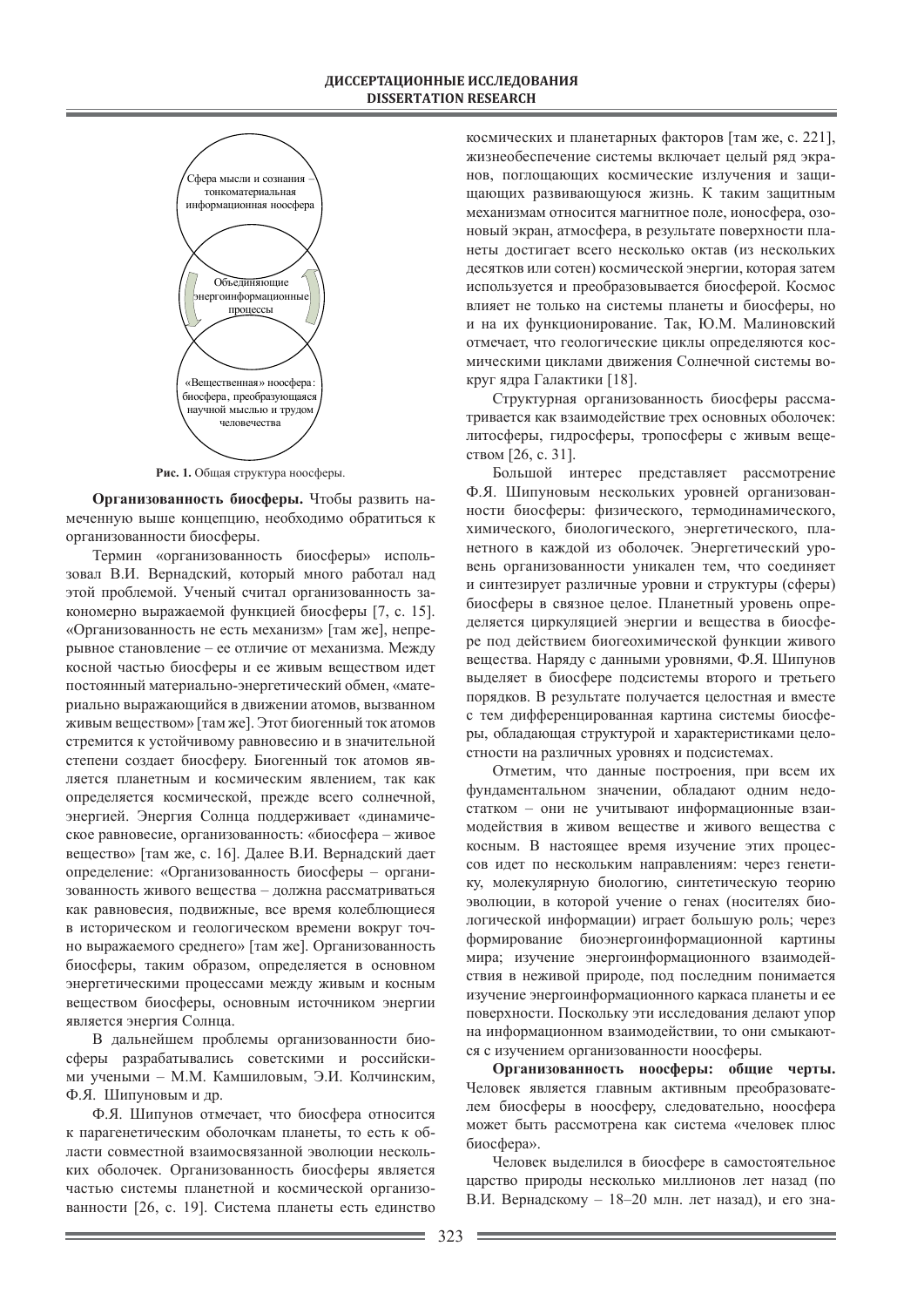чение в биосфере увеличивалось постепенно, он становится геологической силой лишь в XIX веке, вместе с развитием науки, ростом экономической и технической мощи. Энергетическая мощь человечества - одна из существенных предпосылок перехода биосферы в ноосферу. В том числе это условие все большей независимости (автотрофности) человека от условий биосферы.

Н.Н. Моисеев, рассматривая проблемы автотрофности человечества, писал: «С развитием Разума биосфера приобретает черты организма: она теперь обладает собственными целями, и у нее появляется определенная (все возрастающая по мере роста могущества цивилизации) потенция им следовать. Возникает своеобразная автотрофность системы (организма) Биосфера + Человек» [19, с. 290]. Все большая разумность и есть движение по ноосферному пути развития. Человечество в этом системном организме «биосфера + человек» играет роль разума и мозга, следовательно, начинает управлять дальнейшим развитием биосферы.

Необходимо отметить, что именно В.И. Вернадский поставил перед учеными задачу научного, сознательного направления развития биосферы [7, с. 44]. Для реализации этой задачи необходимо познание основных законов биосферы, ее организованности, внутренних и внешних связей, поэтому объем познавательной деятельности человечества должен вырасти и соответствовать поставленным задачам. Это означает, в том числе и рост финансирования науки [там же, с. 85]. Реализация функции управления возможна с достижением автотрофности человечества (В. И. Вернадский), относительной независимости от биосферы, опирающейся на производство и использование человечеством небиосферной энергии [5].



Рис. 2. Организованность ноосферы: энергоинформационный подход.

Получается общая структура ноосферы «биосфера плюс человек», причем человек управляет развитием биосферы. Соединив ее с идеей вещественной и информационной ноосферы, получим более сложную структуру: информационная ноосфера (антропогенная информация плюс биосферная информация) и вещественная ноосфера (биосфера плюс человек). Обе сферы соединены в одно целое энергоинформационным взаимодействием (рис. 2).

Ноосферный Универсум. Универсумный подход представляет мир единым целым, состоящим из вселенной, жизни и разума. Универсумное видение мира соединяет преимущества естественнонаучного, гуманитарного и философского подходов. Исходной формой универсумной парадигмы, ноосферной картины мира является универсальный эволюционизм, разработанный Н. Н. Моисеевым. Универсальный эволюционизм соединяет в себе системность и самоорганизацию, принцип общих законов эволюции космоса, жизни и разума, дарвиновскую триаду (наследственность, изменчивость, отбор).

Для того чтобы подчеркнуть сверхсложность ноосферной реальности, Г.С. Смирнов представляет ноосферу как сверхсистему, охватывающую бытие человека в природно-планетарном и космическом бытии, открытую космическим и планетарным влияниям. Для описания такой сверхсистемы необходимо использовать не только научный, но и философский и религиозный языки, а также художественно-образное понимание реальности: «Системный подход, применимый в данном случае, позволяет рассмотреть научную мысль как субстрат, философскую мысль как структуру, а религиознохудожественное знание как концепт сверхсистемы духовной жизни общества, человеческой цивилизации в целом. Различны и их функции: научная мысль отбирает кирпичи здания, философская – определяет архитектурный проект, а религиозная мысль задает смыслы бытия в этом огромном здании знания» [22, с. 91].

Схематично-образно ноосферный универсум описывается так: «Ноосферно-универсумный человек одной ногой опирается на естественную, а другой - на «вторую, очеловеченную», искусственную природу; правой рукой (как хомо-фабер) он созидает техносферу, по левую руку от него располагается социосфера; над головой – культуросфера. Если учесть, что за спиной у него прошлое, а шагает он в будущее, что человек, размещенный в центре, окружен, как в коконе, информациосферой, то мы получим схематическую топографию Универсума, которая отражается в ноосферном знании» [там же, с. 200].

Подводя итог исследованиям ноосферной реальности, Г.С. Смирнов определяет ноосферу и систему ноосферы: «Субстратно ноосфера биокосна и духовно-телесна, структурно представляет собой «биогеосоциотехнокультуросферу», на уровне концепта – идеально-информационна. Ноосфера – принципиально открытая самоорганизующаяся и самосохраняющаяся сверхсистема, имеющая планетарно-космическую реализацию и космопланетарную сущность» [там же, с. 228].

Так ноосферная сверхсистема включает биогеосферу (естественная природа), антропосферу (ноосферноуниверсумный человек), социосферу и культуросферу, охваченными информациосферой.

Исходя из вышеизложенного, элементом ноосферной системы является не просто человек, но и его жизненное (биосферное), планетарное (геосферное) и социальное окружение, что суммируется понятием нообиогеоценоза [8, с. 109–112].

Выделение различных элементов и подсистем но-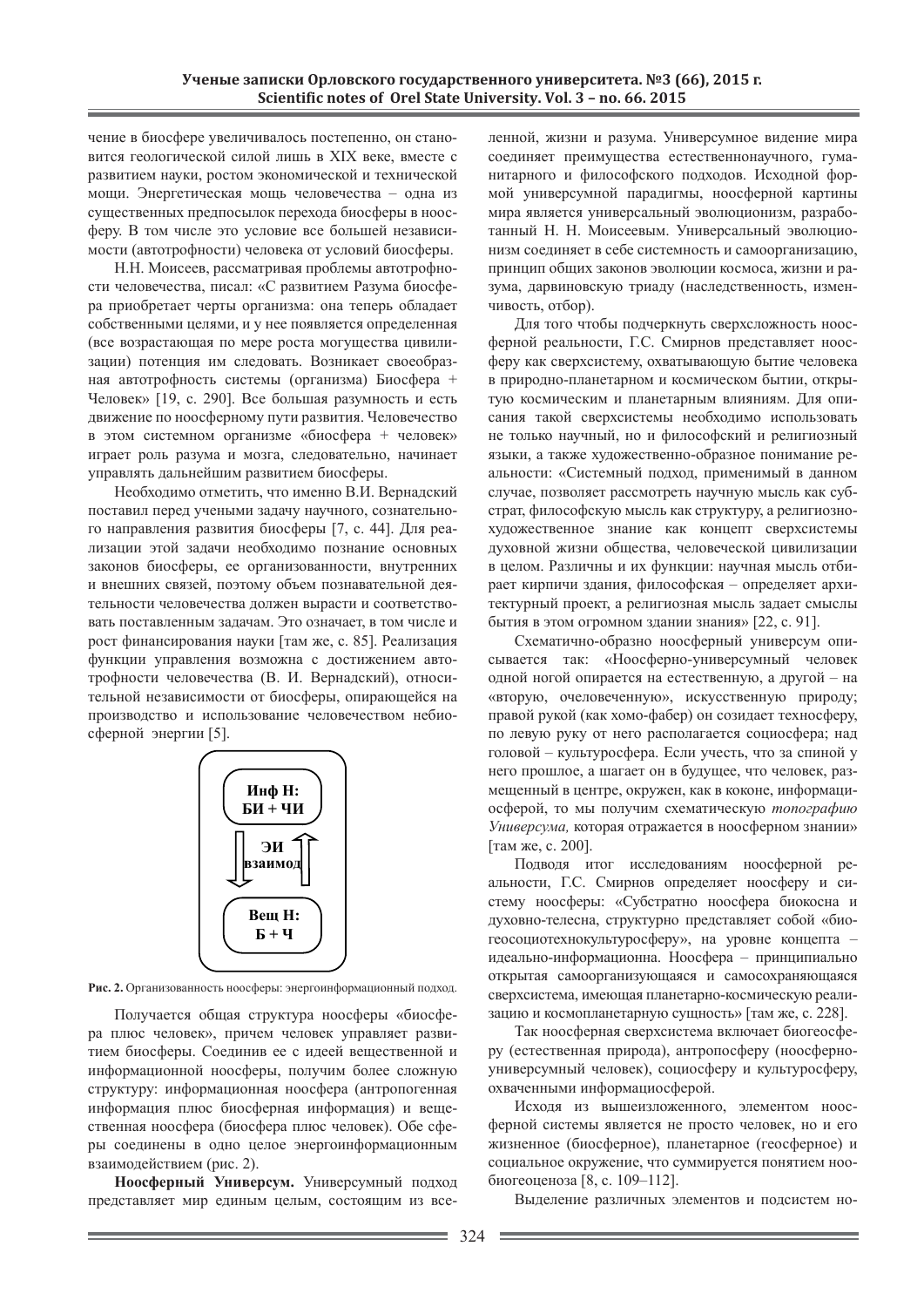осферы приводит к мысли о выделении уровней ноосферного развития. На наш взгляд, целесообразно выделить четыре уровня: глобальный, национальногосударственный, региональный и индивидуальноличностный. Анализ и краткие характеристики этих уровней приведены в монографии автора [10, с. 44–60]. Все эти уровни, по аналогии с биосферой, пронизывает энергетический, снабжающий энергией все элементы, подсистемы и уровни ноосферы.

Энергоинформационная картина мира. Трехчастная структура ноосферы (вещественная и информационная компоненты, соединенные энергоинформационным взаимодействием) позволяет использовать энергоинформационный подход к организованности ноосферы.

Как известно, он начал развиваться после открытия лазеров и голографии, когда была создана голографическая модель Вселенной (Д. Бом). К. Прибрам в 70-е годы XX века применил эту модель к работе головного мозга человека [21]. Живые голограммы, по его представлениям, образуются в мозге посредством биоэнергетических импульсов, они могут вызывать события и влиять них.

В настоящее время происходит становление биоэнергоинформационной картины мира. Л.В. Лесков [17], основываясь на понятиях биокомпьютера и семантической вселенной, вводит меон-биокомпьютерную концепцию, согласно которой мозг и тело человека связаны потоками энергии с семантическим пространством, носителем которого является квантовый вакуум (эфир). Мозг здесь выступает оператором, превращающим один вид информации в другие.

В.В. Налимов использует принцип геометризации представлений о сознании и мире. Проблема материи и сознания превращается в проблему взаимодействия гравитационного поля и семантического (смыслового) поля. Сознание исследователь понимает не как пространственно-временной объект, а как состояние. Вероятностная логика позволяет объединить обе составляющие в едином подходе. Эволюция выглядит как распаковывание и выявление смыслов из их компактного исходного состояния на смысловой оси, причем сознание интерпретируется как фильтр, который выявляет смыслы из общего поля [20, с. 14–29].

Схожие мысли высказываются А.И. Тихоновым [25, с. 180–196] о природе энергии, информации, взаимодействии мира идей и материи. Когда в мире идей благодаря внесению упорядоченности изменяется энтропия (организованность), то это вызывает поток энергии в мире материи, компенсирующий внесенные изменения. Изменения в идеальном мире может вносить человек действием ума и воли.

Обобщая работы современных исследователей, как физиков, так и гуманитариев, необходимо сделать вывод о том, что физический мир и мир идеальный (информации и смыслов) находятся в постоянной взаимосвязи с помощью потоков энергии и информации между мирами. Вещественный мир соединен в одно целое гравитационным полем; информационный мир, состо-

ящий из сущностей предметов, соединен в одно целое информационным полем. Взаимосвязь двух частей мира происходит посредством энергоинформационного взаимодействия. Это взаимодействие управляется, помимо других механизмов, сознанием человека.

Эта картина мира хорошо описывает организованность информационной и вещественной составляющих ноосферы с помощью энергоинформационных взаимодействий. Один из важнейших выводов состоит в том, что вещественную биосферу и ноосферу нельзя рассматривать отдельно от их информационных, в том числе тонкоматериальных, составляющих. Необходимо рассматривать равновесие не отдельных миров, а их совокупности. Изменения организованности в информационном мире (информационной ноосфере) приводят к изменениям в организованности и (или) функционировании вещественной ноосферы, и наоборот. Посредником изменений и непосредственным исполнителем выступает энергоинформационное взаимодействие. Здесь биоэнергоинформационная картина мира смыкается с синергетикой и энергоэнтропикой [1]. Энтропия как мера организованности связана не только с энергетическими, тепловыми характеристиками, но и пространственно-временными и структурными характеристиками систем, и здесь открывается большая область для исследований.

Так энергоинформационная картина мира подтверждает общую схему организованности ноосферы – энергоинформационное взаимодействие между информационной и вещественной частями ноосферы, причем информационная составляющая включает сферы сознания и мышления.

Круговорот вещества, энергии, информации в **биосфере и ноосфере.** Этот круговорот в биосфере и ноосфере имеет принципиальные отличия. Как отмечает И. В. Дмитревская, главную роль (концептуальную) в биосфере играет энергия. В ноосфере информация и энергия меняются местами: информация направляет потоки энергии, энергия структурирует вещество. Это и есть главный ноосферный закон, он определяет движение, направленное от информации к веществу [9, ɫ. 27–28].

Его дополняет основной семиотический закон, который раскрывает механизм порождения информации в обществе: «Семиотический закон, раскрывающий антропологический механизм порождения информации, может быть сформулирован следующим образом: вещество развертывается в энергию, энергия распаковывается в информацию» [23, с. 103]. Другими словами, энергия извлекается из вещества, информация – из энергии. В этом законе главную роль играет культурная биогеохимическая энергия. Оба закона – ноосферный и семиотический – объединяются в круговорот вещества, энергии и информации в ноосфере [там же, с. 105]. Этот круговорот и есть тот механизм, который позволяет человеку направлять биосферный поток энергия – информация – вещество в другом направлении: информация – энергия – вещество (структура).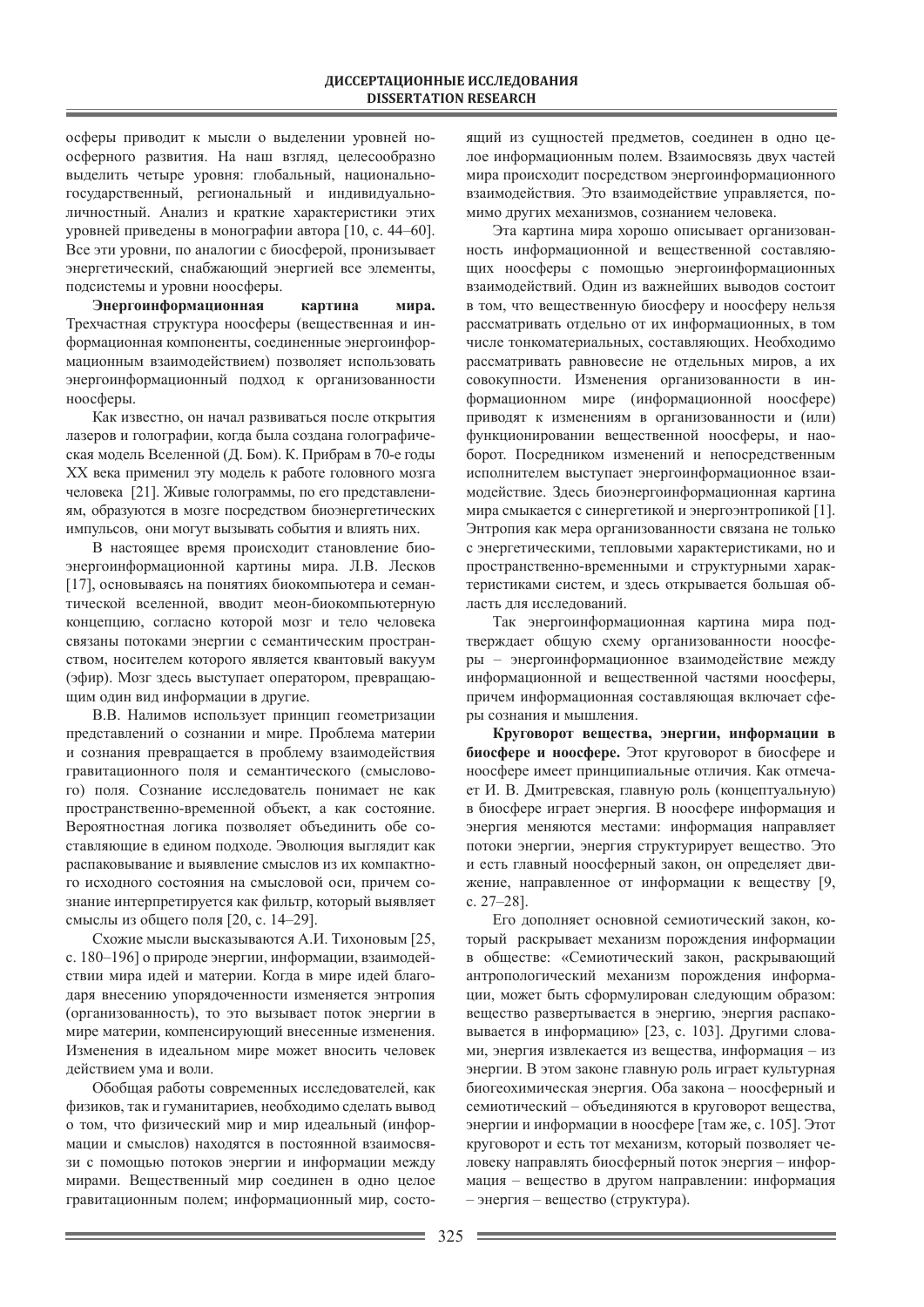На наш взгляд, в этом круговороте должен быть представлен механизм управления и оценки его эффективности и результативности. Этот механизм управления может быть реализован только извне круговорота. Очевидно, что именно сознание является субъектом управления, начальной и конечной инстанцией, обеспечивающей направление изменения и развития процессов круговорота. Именно развитие сознания является результатом эволюции биосферы и человечества. В.И. Вернадский рассматривал историю человечества как историю развития сознания [7, с. 120–147]. В этом смысле история человечества может рассматриваться как ноосферная история  $[24, c. 12-32]$ .

Таким образом, сознание является важнейшим фактором направления и контроля круговорота вещества, энергии, информации в биосфере и ноосфере. Но каким образом сознание влияет на энергоинформационные процессы?

Энергии биосферы и ноосферы. «Энергетический» подход В.И. Вернадского связан с его учением о биогеохимической энергии. Космическая энергия в биосфере становится биогеохимической энергией действующей силой эволюции [7, с. 53]. В человеке эта энергия трансформируется в культурную биогеохимическую энергию, которую составляют научная мысль и труд организованного человечества. Именно культурная биогеохимическая энергия является силой, преобразующей биосферу в ноосферу [там же, с. 126].

Обе энергии действуют в человечестве одновременно и приобретают максимальный размах при максимальном проявлении биогеохимической энергии первого рода, выражающейся через размножение [там же, с. 129]. Индустриальные революции во всех частях мира продемонстрировали именно это: они сопровождались быстрым ростом численности населения, развитием науки, производства, техники, технологий. В результате демографическая проблема стала одной из глобальных проблем современности. Но в настоящее время запущен процесс, который С.Л. Капица назвал глобальным демографическим переходом [15, с. 52–59] – изменение закона рождаемости, уменьшение рождаемости в развитых странах. Однако развитие этих стран не останавливается, а продолжается, и это развитие ведет к построению информационного общества. Очевидно, вступает в силу третий фактор, который действует в условиях низкой рождаемости, то есть не зависит от биогеохимической энергии первого рода, представляя ее дальнейшую сублимацию. Для обозначения такой энергии необходимо использовать термин «энергия сознания» [12, с. 41; 13]. Этот термин наряду с понятием «энергия мысли» уже используется исследователями, например К.Г. Коротковым [16]. Понятие «психическая энергия» широко применяется в книгах Живой этики, причем эта энергия включает и энергию мысли, и энергию сознания [4, §213; 14, §407].

Информация генерируется в процессах мышления, но оно (мышление) само нуждается в направлении, которое, по нашему мнению, и осуществляется сознанием. Энергия сознания формирует и контролирует круговорот вещества, энергии, информации, обеспечивая направленность процессов на достижение определенных целей, их функциональную эффективность и завершенность. Сознание производит информацию, обладающую энергетическим потенциалом, который на следующей стадии превращается в другие виды энергии.

Эти субъективные энергии (энергия сознания объединяет несколько энергий) необходимы, чтобы адекватно описывать, понимать и моделировать процессы современного и предстоящего в ближайшие столетия развития человечества. Сознание становится все более важным фактором развития человечества.

Энергия сознания циркулирует через структуру ноосферы, используя круговорот информации, энергии, вещества и основной нооосферный закон как основной регулирующий фактор. Одним из важных следствий такого положения является то, что количество и качество энергии сознания, работы по переработке информации, затрат физических энергий и структурных изменений соответствуют друг другу.

Сферный подход. Как известно, в рамках науки были выделены концентрические оболочки нашей планеты – геосферы [6, с. 281], среди них литосфера, гидросфера, атмосфера и тропосфера, позднее ионосфера. Земная кора определялась как твердая оболочка планеты, под которой начинаются слои полужидкой и жилкой магмы.

К этим выделенным физическим сферам были добавлены биосфера и ноосфера. Понятие биосферы было введено Э. Зюссом, а ноосферы - Э. Леруа, но целостное учение о биосфере и ее переходе в ноосферу создал В. И. Вернадский, наполнив эти понятия новым содержанием.

В современной геологии выделяются сферы внешние и внутренние. К внешним сферам относят атмосферу, термосферу, ионосферу, стратосферу, тропосферу, гидросферу, магнитосферу. К внутренним геосферам относят литосферу (земную кору), мантию и ядро. Геосферы связаны между собой круговоротами вещества и энергии [8, с. 28].

В исследованиях советских и российских ученых и философов сферный подход получил дальнейшее развитие. Одним из первых его начал использовать Н.П. Антонов, основатель ивановской ноосферной школы. Сферный подход показывает историю развития планеты и ее поверхности, а так же современную структуру биосферы и ноосферы: литосфера, гидросфера, атмосфера, биосфера, социосфера, техносфера, ноосфера: «Геосферы взаимодействуют между собой, взаимопроникают друг в друга, между ними нет абсолютных пространственно-временных границ, поэтому их нельзя четко отделить одну от другой. Качественно различаясь между собой, они представляют единое целое – поверхность Земли, заселенную растениями и животными, человеческим обществом» [2, с. 170].

В настоящее время сферный подход включает также следующие сферы: психосферу, информациосферу,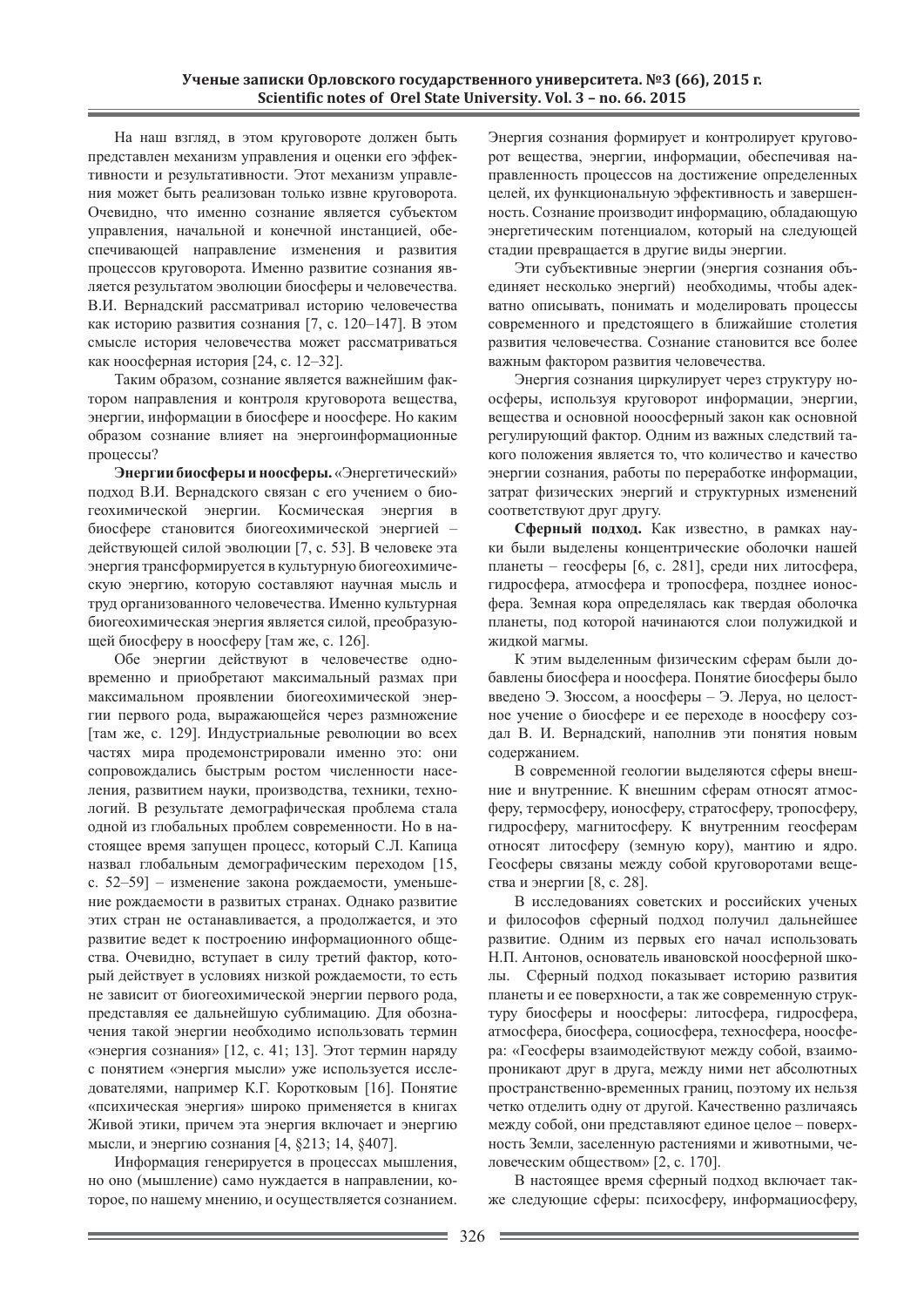семиосферу, антропосферу, культуросферу, экосферу. Таким образом, сферный подход в настоящее время насчитывает более десятка сфер, в связи с чем возникает необходимость их структурирования и понимания их взаимодействий, отражающих организованность ноосферы.

Наше предыдущее изложение о значимости сознания и энергетических процессов в биосфере и ноосфере подводят нас к мысли о необходимости введения еще двух сфер – сферы сознания и сферы энергии.

Учение В.И. Вернадского о биогеохимической энергии показывает, какую огромную роль энергетические процессы играют в эволюции биосферы. В человеческом обществе биогеохимическая энергия трансформируется в культурную биогеохимическую энергию. Действие этой последней, по В.И. Вернадскому, является главной причиной преобразования биосферы в ноосферу. Как было рассмотрено выше, энергетический уровень организованности биосферы, по Ф.Я. Шипунову, обеспечивает функционирование всех других уровней. Ввиду большой важности энергетических процессов в космосе, на планете, в биосфере и в процессах ее преобразования в ноосферу, а также с целью структуризации сфер, автор предложил использовать понятие «энергосфера», определив ее как сферу протекания энергетических процессов в космосе, на планете и в человеческом обществе или, в другом масштабе, в системе человек общество – природа [11, с. 96].

Энергосфера – это оболочка планеты, где происходят процессы поступления, накопления, преобразования, действия и утилизации различных видов энергий – от духовных космических до физических планетарных. Энергосфера пронизывает все другие сферы, обеспечивая их функционирование, жизнедеятельность и развитие [там же, с. 97].

Сознание сфера (термин предложен Г.С. Смирновым) является сущностью системы ноосферы, образующей единство и целостность всей системы. Это высшая сфера, все остальные развивают данную сферу, одновременно являясь ее составляющими. Сознаниесфера объединяет все процессы осознания: чувственное сознание и восприятие, психические процессы, осознанность мыслительных процессов, волевых и самого сознания как такового. Содержание сознание сферы – внутренние субъективные процессы, протекающие в психике, их переживание, осознание, понимание, а также их (частичный) контроль и управление. Сознаниесфера объединяет все «я» в их индивидуальной и коллективной формах, все сложные подразделения и структуры общественного сознания и коллективного разума, как человеческого, так и планетарного.

Если использовать для обозначения сферы жизни человека понятие антропосферы, то общая структура ноосферы (биосфера плюс человек) получает вид двойственности: антропосфера – биосфера. Антропосфера является сложной системой, включающей в себя социосферу и техносферу, а также инфосферу, семиосферу и культуросферу.

О.А. Базалук, анализируя развитие Вселенной, вводит понятие разумной материи [3, с. 188–212]. При этом он продолжает ряд эмпирических обобщений, развернутый В.И. Вернадским: косная материя, биокосная, живое вещество (живая материя), биоразумная материя, разумная материя. Тогда субстратно-вещественная структура ноосферы принимает вид: разумное вещество – живое вещество – неживое вещество. Если перейти к терминам сферного подхода, то получим фундаментальную структуру «вещественной» ноосферы: антропосфера – биосфера – геосфера (под геосферой понимается верхняя часть земной коры вместе с тропосферой).

Поскольку информационная и вещественная ноосферы составляют единство, то их структурные компоненты должны соответствовать друг другу. Геосфера является субстратом всех сфер, объединяет литосферу, тропосферу, гидросферу. В лоне геосферы развиваются и биосфера, и антропосфера. Аналогично инфосфера (сфера информационных процессов) представляет «общий фон», на котором развиваются более сложные структуры. Биосфере соответствует семиосфера, область знаковых систем, развиваемых жизнью, антропосфере соответствует более сложная сфера процессов функционирования сознания – сознание сфера. Наконец, энергосфера снабжает все сферы энергией, обеспечивает их взаимосвязь и взаимодействие.

Если названные сферы перечислить в порядке возрастания их информационной составляющей и уменьшения вещественной, то в результате получится своего рода иерархия сфер: геосфера, биосфера, антропосфера, энергосфера, инфосфера, семиосфера, сознание сфера.

Важно иметь в виду, что сферы пронизывают друг друга, но каждая вышестоящая сфера выходит за рамки предыдущих сфер, образуя некую особую сферу только определенных процессов. В силу протекания присущих только ей процессов сфера и имеет соответствующее название. Так, наружная сфера сознания содержит в себе процессы других сфер: это вещественные и энергетические процессы, необходимые для функционирования различных структур и самого сознания, жизненные и информационные процессы.

В полученной семеричности выделяются два треугольника: геосфера, биосфера, антропосфера выражают структуру вещественной ноосферы, синтезирующей вещественные, энергетические, информационные процессы; инфосфера, семиосфера, сознаниесфера содержат и связаны преимущественно информационными процессами. Эти две тройки соединены энергосферой как источником энергоинформационных процессов, их универсальным проводником и расчетной палатой всех энергий, обеспечивающих энергоинформационный баланс ноосферы. Так энергосфера занимает уникальное место в системе сфер ноосферы.

По аналогии с организованностью биосферы представим ноосферу как взаимосвязь нескольких сфер  $(pnc. 3)$ .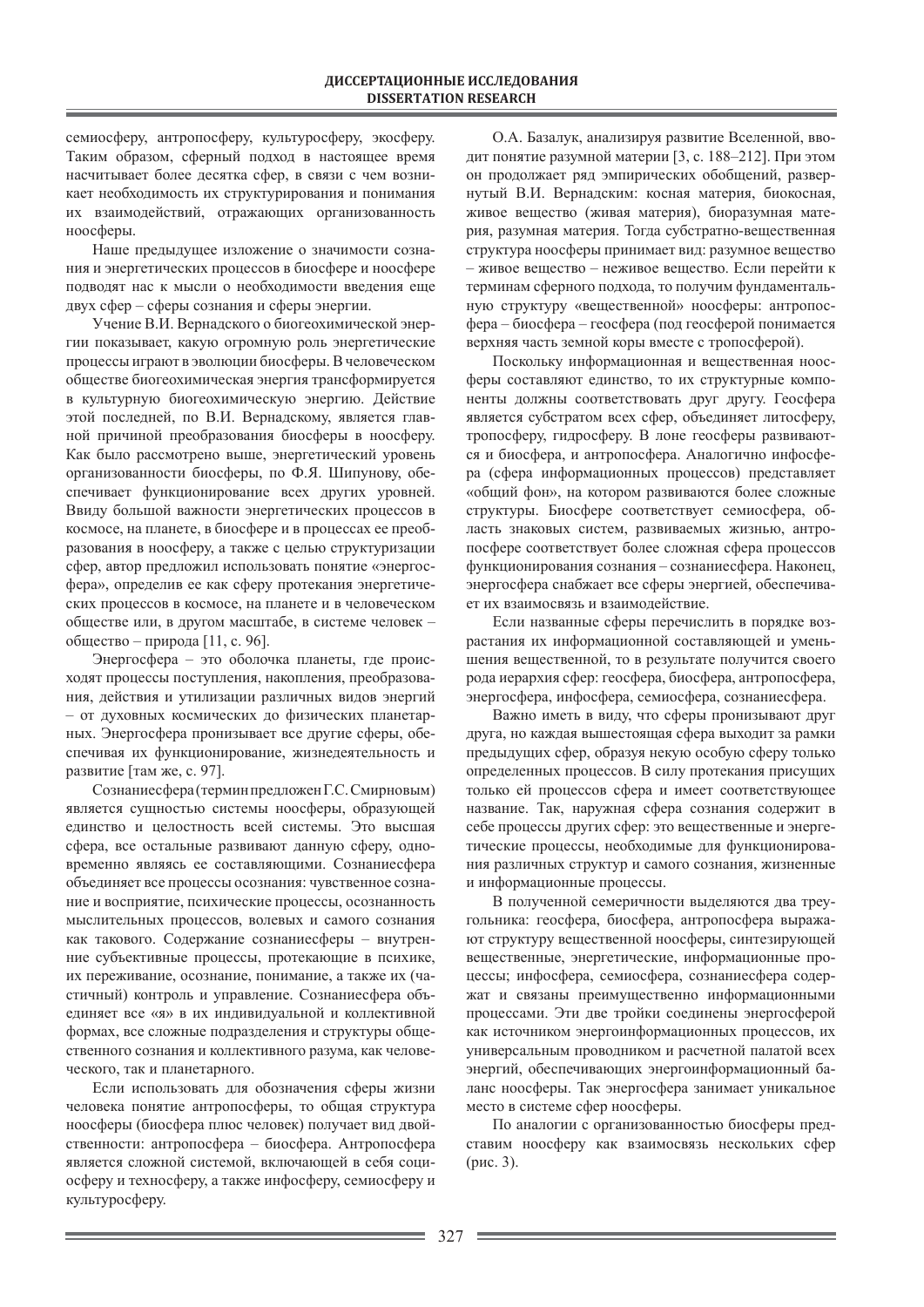

Рис. 3. Организованность ноосферы.

Каждая сфера связана с каждой, они взаимодействуы нот между собой, обмениваются веществом (частично), энергией и информацией, вместе эти процессы составляют круговорот, подчиняющийся основному ноосферному и основному семиотическому законам.

Некоторые выводы. Ноосфера имеет две составляющих: одну вещественную на основе биосферы (объективная биосферно-ноосферная составляющая) и вторую информационную субъективную. Эти две большие части составляют единство на основе энергоинформационного взаимодействия.

Вещественная часть ноосферы синтезирующая, она является проводником для всех энергий и проявлений сфер (антропосферы, социо- и техносферы, инфосферы, энергосферы и др.). Субъективная ноосфера – это область протекания информационных процессов. Обе части составляют взаимосвязанное единство, так что изменение в одной составляющей приводит к соответствующим изменениям в другой. Эти взаимовлияния описываются энергоинформационной картиной мира, а также энергоэнтропикой, изучающей одновременные изменения в энергетических, организационных, пространственно-временных характеристиках систем и их окружения.

Названная структура ноосферы хорошо вписывается в биоэнергоинформационную картину мира: она включает вещественный и информационный миры, взаимосвязанные энергоинформационными процессами, регулируемыми сознанием и мышлением человека.

Ноосферный универсум описывает ноосферу как сверхсистему, открытую метасистеме ближнего космоса, соединяющую в себе жизнь, разум и косное вещество, описать которую возможно, привлекая не только научный, но и философский и религиозные языки и подходы.

Основные сферы, выявленные в нашем кратком исследовании, следующие: сознаниесфера, семиосфера, инфосфера, энергосфера, антропосфера, биосфера и геосфера. Сферы взаимопроникают друг в друга, обмениваются энергией, информацией, а геосфера и биосфера еще и веществом.

Эти сферы составляют две тройки (геосфера, биосфера, антропосфера и инфосфера, семиосфера, сознание сфера), соединенных энергосферой как универсальным проводником энергоинфомационных процессов, обеспечивающих целостность всей системы сфер, ее функционирование и эволюцию. Уникальность энергосферы проявляется в том, что она проводит все типы энергий, от самых тонких – энергии сознания и энергии мысли – до наиболее плотных физических. Основными и определяющими энергиями в ноосфере становятся энергия мысли и энергия сознания.

Организованность ноосферы вносит в организованность биосферы фактор управления информационными, энергетическими и вещественными потоками, подчиняющимися основному ноосферному закону, то есть главенство информационно-мыслительных процессов.

Сознаниесфера является наиболее сложной в информационной ноосфере, такой же синтетической, как биосфера, является источником ноосферных энергий, определяющих функционирование и развитие ноосферы.

### **Библиографический список**

1. *Алексеев Г. Н.* Энергоэнтропика. М.: Знание, 1983. 192 с.

2. Антонов Н. П. Ноосфера – сфера разума и труда человечества в развитии Земли // Антонов Николай Павлович: Философия сознания и ноосферы. Иваново: Иван. гос. ун-т, 2003. 280 с., С. 168-185.

3. *Базалук О. А. Мироздание: живая и разумная материя (историко-философский и естественнонаучный анализ в свете новой* космологической концепции): монография. Днепропетровск: Пороги, 2005. 412 с.

4. Братство. Часть вторая. Надземное // Агни Йога: в 4 т. Д.: Сталкер, 1999. 512 с. Т. 4, С. 3-346.

5. Вернадский В. И. Автотрофность человечества // Владимир Вернадский. Жизнеописание. Избранные труды. Воспоминания современников. Суждения потомков. Сост. Аксенов Г. П. М., 1993. С. 462–520.

6. Вернадский В. И. Биосфера. М.: Наука, 1967. 376 с.

7. Вернадский В. И. Научная мысль как планетное явление. М.: Наука, 1991. 271 с.

8. Данилова В. С. Основные закономерности формирования ноосферы. М.: Academia, 2001. 176 с.

9. Дмитревская И. В. // Дмитревская И. В., Портнов А. Н., Смирнов Г. С. Ноосферная динамика России: философские и культурологические проблемы (Часть 1) // Ноосферные исследования. Иваново: Иван. гос. ун-т, 158 с.

10. Жульков М. В. Ноосферное развитие человечества. Социально-философский анализ. Saarbrucken: LAP Lambert Academic Publishing GmbH & Co. KG, 2012. 187 c.

11. *Жульков М. В.* Понятие энергосферы и его использование в сферном подходе // Ученые записки Орловского государственного университета. Серия: Гуманитарные и социальные науки. 2012. № 5. С. 94–98.

12. Жульков М. В. Демографический аспект ноосферной автотрофности // Вестник Ивановского государственного университета Серия «Гуманитарные науки», 2014. Вып. 2 (14) Философия, С. 35-45.

13. Жульков М. В. Энергии созидания ноосферы // Научное обозрение: гуманитарные исследования. 2014, №8, сс. 144–151.

14. Знаки Агни Йоги // Агни Йога: в 4 т. Д.: Сталкер, 1999. 512 с. Т. 1., С. 183–273.

15. Капица С. П. Парадоксы роста. Законы развития человечества. М.: Альпина нон-фикшн, 2010. 192 с.